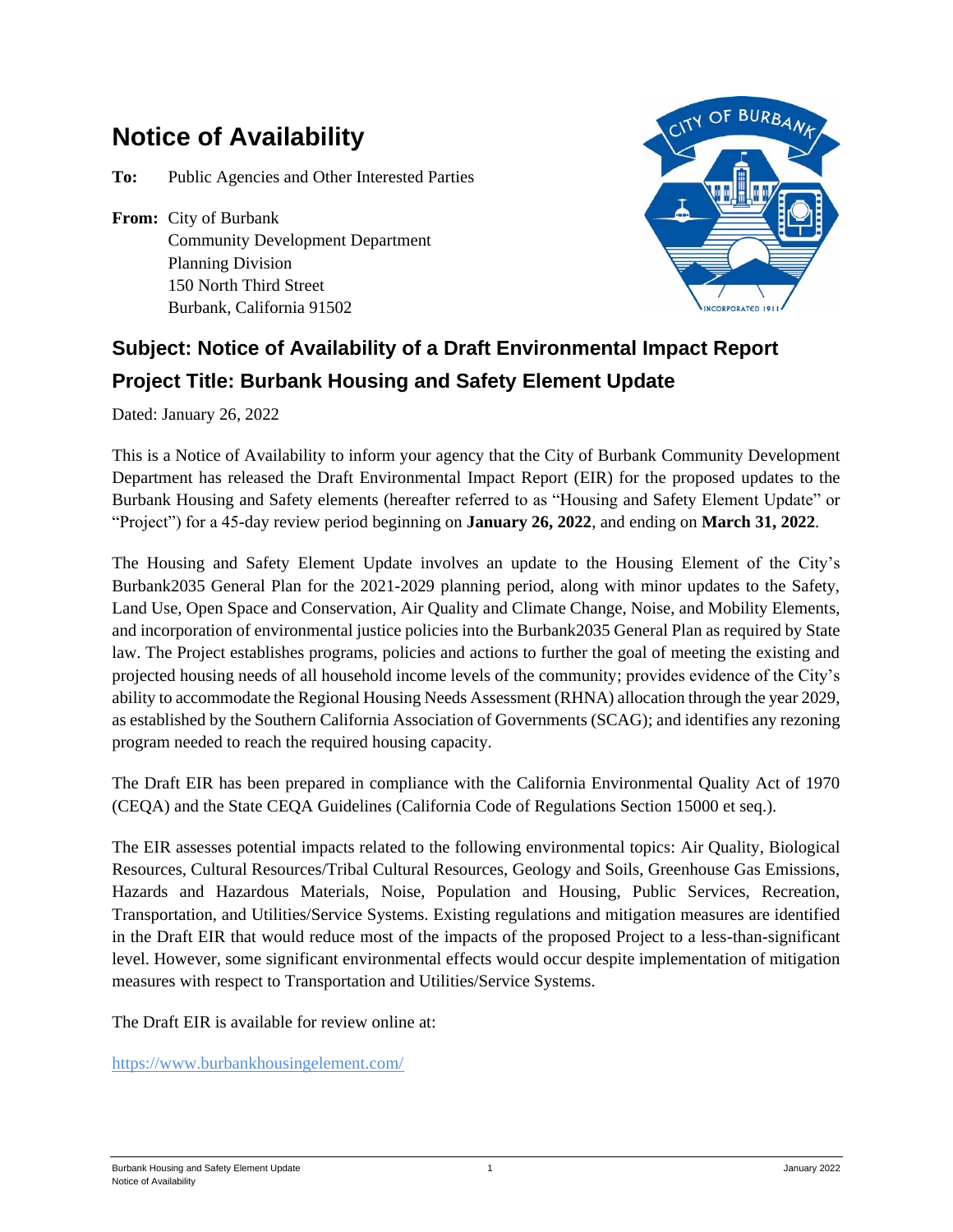Hard copies are available for review at the City of Burbank Community Development Department and at all local libraries.

| <b>Draft EIR Review Locations</b>                  |
|----------------------------------------------------|
| <b>City of Burbank</b>                             |
| Community Services Building, 1 <sup>st</sup> Floor |
| <b>Community Development Department</b>            |
| 150 North Third Street,                            |
| Burbank, California 91510                          |
| <b>Burbank Central Library</b>                     |
| 110 North Glenoaks Boulevard                       |
| Burbank, California 91502                          |
| <b>Buena Vista Branch Library</b>                  |
| 300 North Buena Vista Street                       |
| Burbank, California 91505                          |
| <b>Northwest Branch Library</b>                    |
| 3323 West Victory Boulevard                        |
| Burbank, California 91505                          |
| <b>City Website</b>                                |
| https://www.burbankhousingelement.com/             |

Please provide any comments your agency may have on this Draft EIR in writing no later than 5:00 PM on March 31, 2022, to:

Shipra Rajesh, Associate Planner Community Development Department-Planning Division 150 North Third Street Burbank, California 91502

You may also email your response to  $SRajesh@burbankca.gov$ . Please provide the name of a contact person at your agency.

The Burbank Planning Board will hold a public meeting on March 14, 2022, at 6:00 p.m. to receive public comments on this Draft EIR. The meeting will be held via video/telephone conference. Instructions on how to view the meeting and submit comments during the meeting will be posted online prior to the meeting date at the following web address:

https://www.burbankca.gov/web/city-clerks-office/meeting-agendas-and-minutes.

Date: January 26, 2022 Signature: Shipra Rajesh

Shipra Rajesh Title: Associate Planner Telephone: (818) 238-5250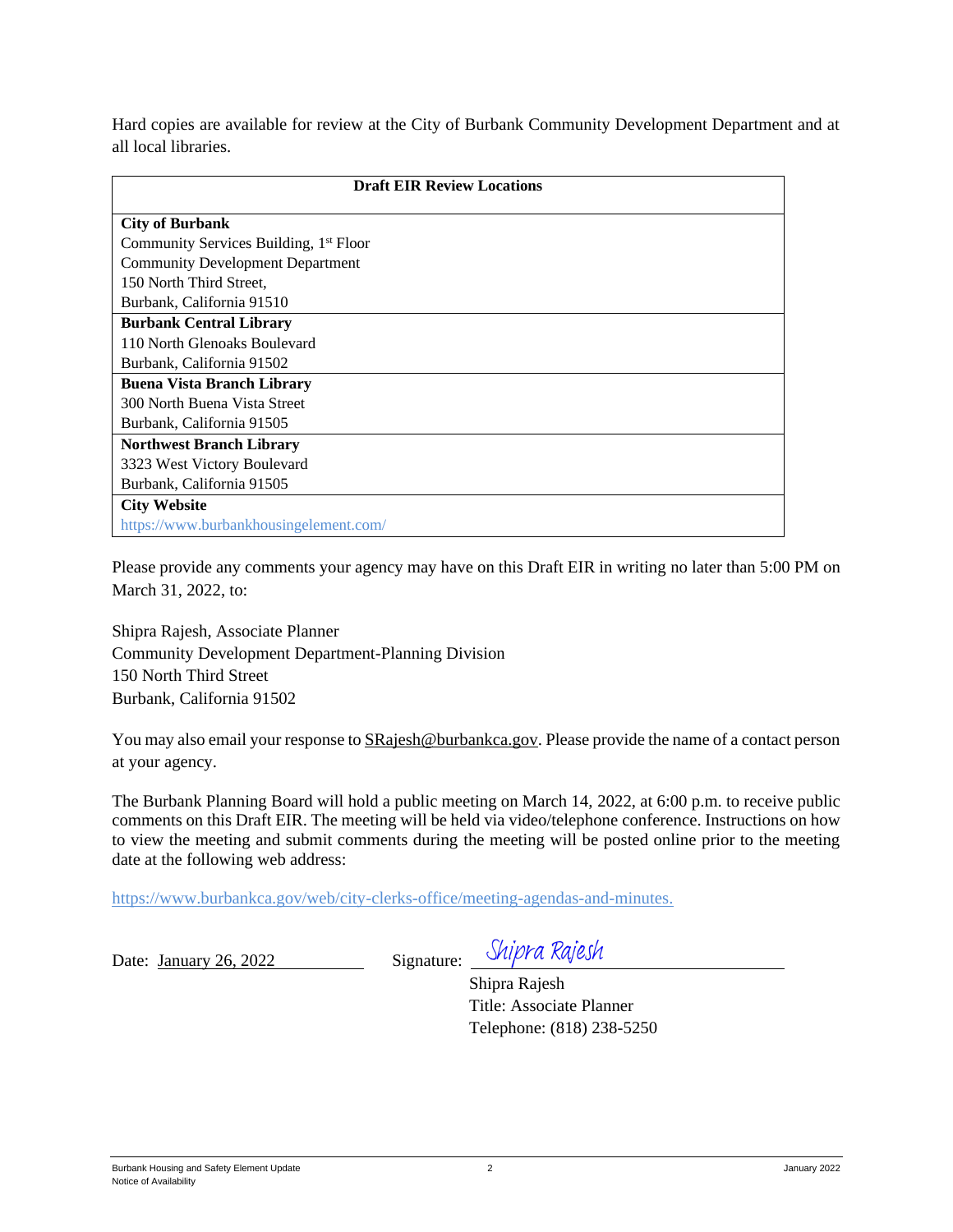## **Burbank Housing and Safety Element Update - Project Description**

The Housing and Safety Element Update involves an update to the Housing Element for the 2021-2029 planning period, along with minor updates to the Safety, Land Use, Open Space and Conservation, Air Quality and Climate Change, Noise, and Mobility Elements, and the incorporation of environmental justice policies into the Burbank2035 General Plan as required by State law. The Project would apply to the entire geographic area located within the boundaries of the City of Burbank, which encompasses 17.1 square miles. **Figure 1** and **Figure 2** included in this notice illustrate the location of the Project in a regional and local context. The proposed Housing Element Update establishes programs, policies and actions to further the goal of meeting the existing and projected housing needs of all household income levels of the community; provides evidence of the City's ability to accommodate the Regional Housing Needs Assessment (RHNA) allocation through the year 2029, as established by the Southern California Association of Governments (SCAG); and identifies any rezoning program needed to reach the required housing capacity.

The Project will provide a framework for introducing new housing at all levels of affordability that is within access to transit, major City employment centers, jobs, services, and open spaces. New housing units may occur anywhere in the City where residential uses are permitted, as well as in areas that may be rezoned in the future to allow for multi-family residential and mixed use residential of adequate density to meet Staterequired housing production and affordability targets. Through its identification of sites for future development and implementing housing programs, the updated Housing Element will lay the foundation for achievement of the City's fair share housing needs for approximately 10,456 additional units.

The purpose of the Safety Element Update is to ensure consistency with the Housing Element Update and to comply with recent State legislation and guidelines (including Assembly Bill 162, Senate Bill 1241, Senate Bill 99, Assembly Bill 747, Senate Bill 1035 and Senate Bill 379). Technical amendments will be made to the Safety Element to achieve compliance with State, regional, and local policies and guidelines. The technical amendments will incorporate data and maps, address vulnerability to climate change, incorporate policies and programs from the City's Hazard Mitigation Plan and the Greenhouse Gas Reduction Plan, as well as partial or full integration of other City documents and programs (including but not limited to: Ready Burbank and the Emergency Survival Program). The Safety Element amendments will be submitted to the California Geological Survey, California Office of Emergency Services, California State Board of Forestry and Fire Protection, and Federal Emergency Management Agency for review.

Senate Bill 1000 (SB 1000) states that revisions or adoption of two or more elements of a general plan on or after January 1, 2018 trigger a requirement to "adopt or review the Environmental Justice Element, or the environmental justice goals, policies, and objectives in other elements." Environmental justice goals, policies, and objectives must aim to reduce health risks to disadvantaged communities (DACs), promote civil engagement, and prioritize the needs of these communities. There are several designated DACs identified in central, northwest, and southeast Burbank. These seven census tracts have overall scores that meet or exceed the minimum criteria for DAC designation based on pollution burden and population characteristics. As mandated under SB 1000, the Safety Element update will consider strategies to reduce pollution exposure, promote public facilities, promote food access, promote safe and sanitary homes, promote physical activity, reduce unique or compounded health risks, promote civic engagement, and prioritize the needs of these disadvantaged communities.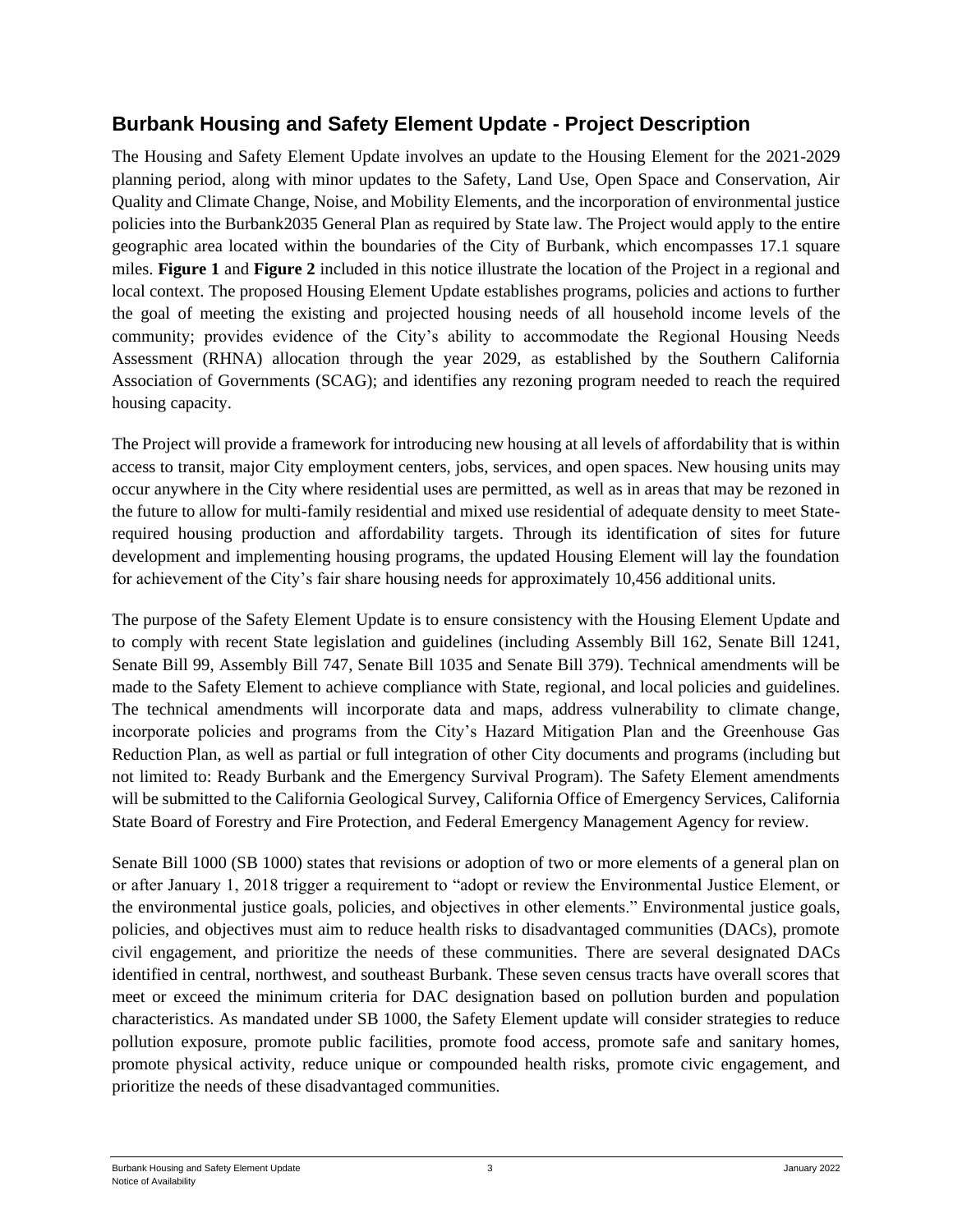

**Figure 1 Regional Location**

Imagery provided by Esri and its licensors © 2021.



 $\sum_{z}$